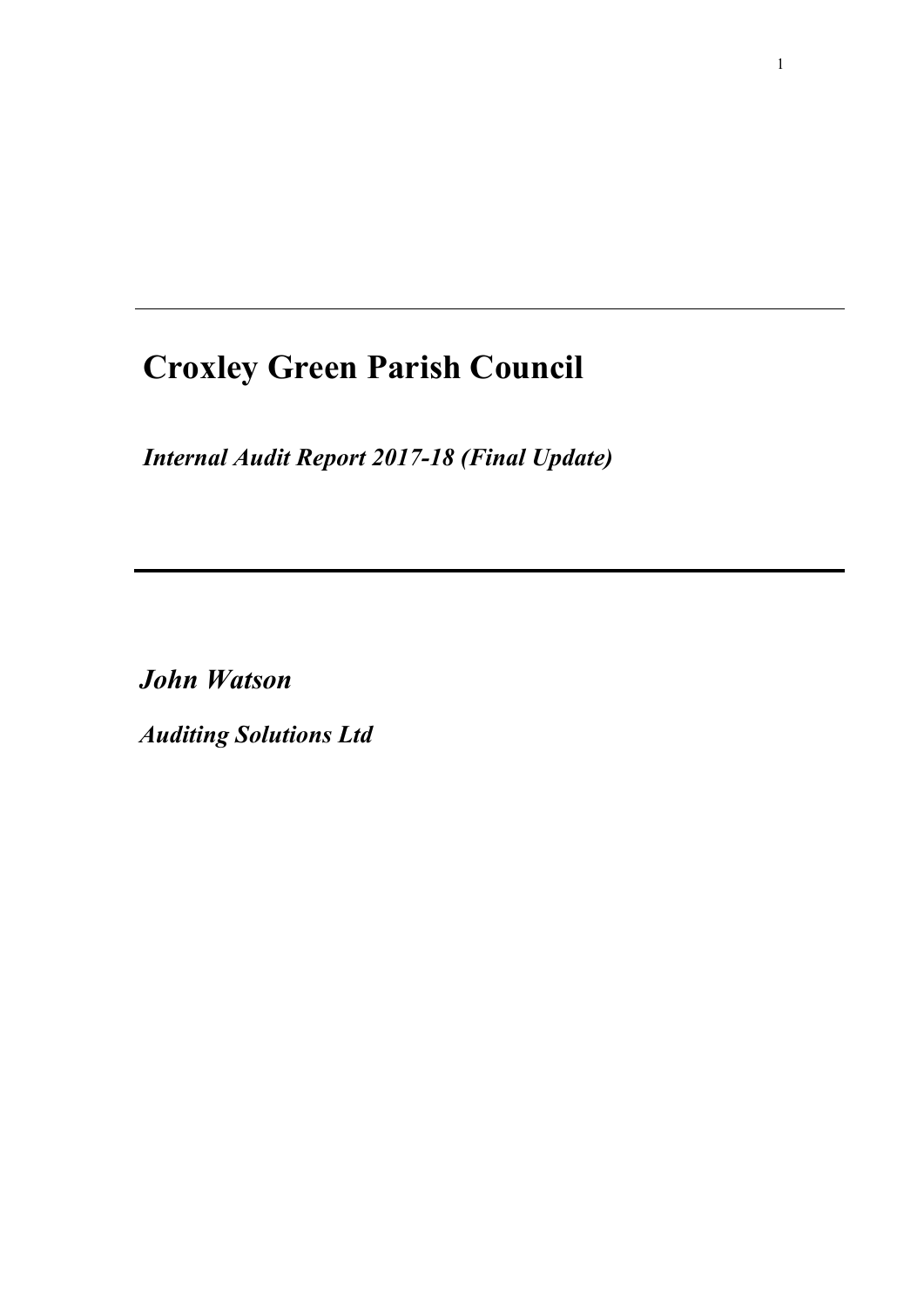### **Background**

Statute requires all town and parish councils to arrange for an independent internal audit examination of their accounting records and system of internal control and for the conclusions to be reported each year in the Annual Return. Auditing Solutions Ltd has provided this service the Council since the outset of the "Limited assurance" audit arrangements.

This report sets out the work undertaken in relation to the 2017-18 financial year, which took place on 31<sup>st</sup> October 2017 and on 11<sup>th</sup> April 2018.

#### **Internal Audit Approach**

In undertaking our review for the year, we have again had regard to the materiality of transactions and their susceptibility to potential misrecording or misrepresentation in the year-end Statement of Accounts / Annual Return. Our programme of cover is designed to afford appropriate assurance that the Council has appropriate and robust financial systems in place that operate in a manner to ensure effective probity of transactions and to afford a reasonable probability of identifying any material errors or possible abuse of the Council's own and the national statutory regulatory framework. The programme is also designed to facilitate our completion of the 'Internal Audit Report' as part of the Council's Annual Governance and Accountability Return (AGAR) process, which requires independent assurance over a number of internal control objectives.

# **Overall Conclusion**

We have concluded that, on the basis of the programme of work undertaken this year, the Council has again maintained adequate and effective internal control arrangements. We are again pleased to acknowledge the quality of records maintained by the Clerk and thank him for his assistance, which has ensured the smooth progress of our review process.

We have completed and signed the 'Internal Audit Report', having concluded that the control objectives set out in that Report have been achieved within the financial year to a standard adequate to meet the needs of the Council.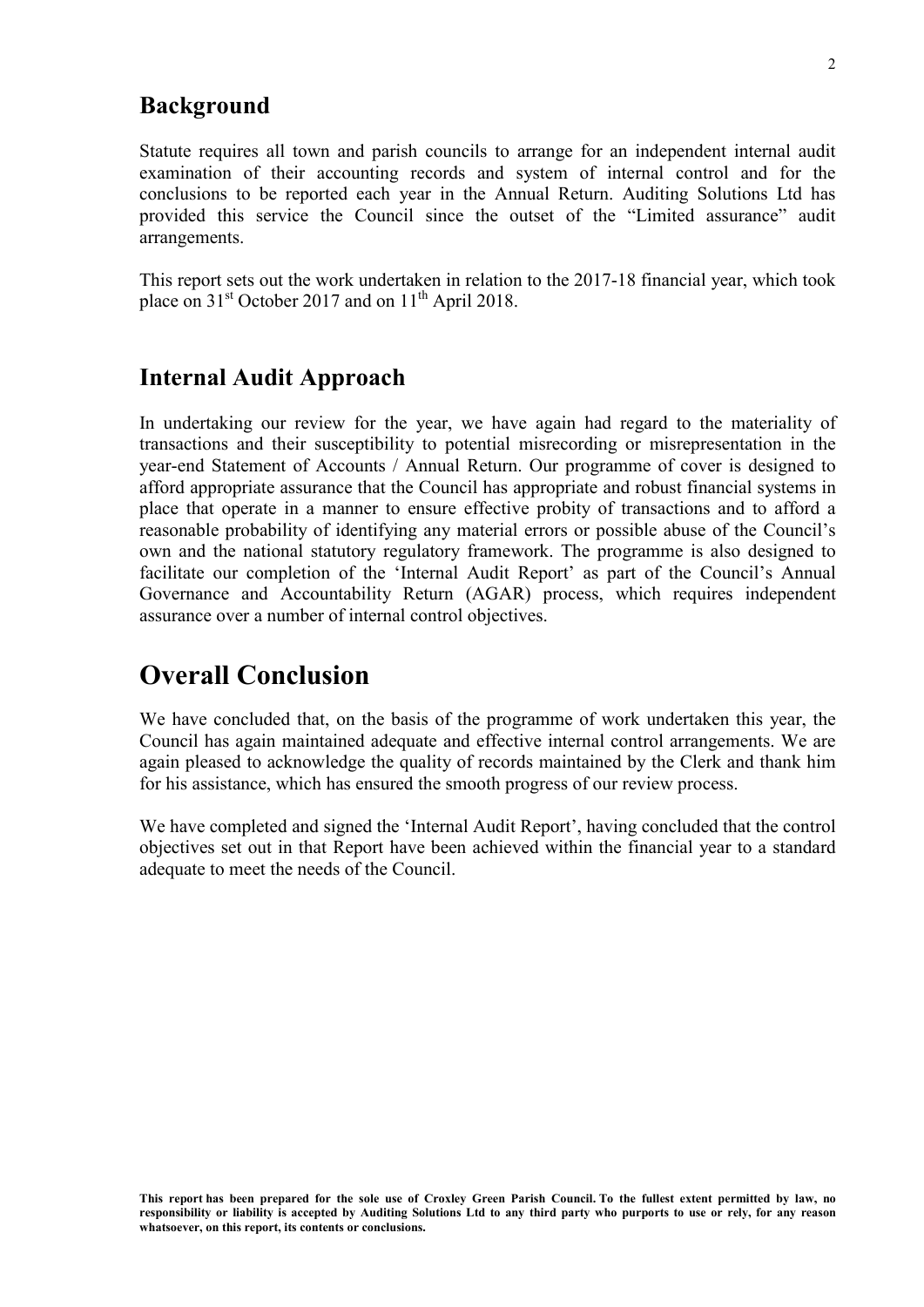# **Detailed Report**

# **Maintenance of Accounting Records & Bank Reconciliations**

Our objective here is to ensure that the accounting records are being maintained accurately and currently and that no anomalous entries appear in cashbooks or financial ledgers. We have:

- $\triangleright$  Agreed the opening Omega trial balance with last year's closing detail and the certified Annual Return;
- $\triangleright$  Checked that a full and effective cost centre and nominal account code structure remains in place;
- $\triangleright$  Ensured that the accounts remained "in balance" at the present date;
- $\triangleright$  Noted that a Santander Corporate Current Account was opened on 3<sup>rd</sup> May 2017 with the balance of the Santander Business Account being transferred to this new account on 3<sup>rd</sup> August 2017; we note that the Santander Business Account has still to be closed;
- $\triangleright$  Checked and agreed all cashbook detail to bank statements for the months of May and September 2017 and for the months of February and March 2018;
- $\triangleright$  Reviewed bank reconciliations during the year to ensure their routine and accurate completion, specifically verifying the accuracy of those completed as at  $31<sup>st</sup>$  May and 30th September 2017 and as at  $31<sup>st</sup>$  March 2018;
- $\triangleright$  Verified a selection of expenditure on the Council debit card for the period to 31<sup>st</sup> October 2017; and
- $\triangleright$  Examined the back-up procedures in place, which appear effective and sound.

#### *Conclusions*

*We are pleased to report that no matters of concern arise at this area of our review process warranting formal comment or recommendation. We have verified the accurate disclosure of the combined bank balances in the year's detailed Statement of Accounts and AGAR.* 

## **Review of Corporate Governance**

Our objective is to ensure that the Council has robust corporate governance documentation and processes in place, and that, as far as we may reasonably be expected to ascertain (as we do not attend Council or Committee meetings) all meetings are conducted in accordance with the adopted Standing Orders and no actions of a potentially unlawful nature have been or are being considered for implementation.

We note that revised Standing Orders and Financial Regulations were reviewed and adopted by the Council in February 2014. These have been subsequently amended to incorporate the requirements of the £25,000 tender limit. We understand that a Council Working Party has previously been formed to discuss the future direction and workings of the Council and that it is intended to incorporate further necessary amendments to both documents when the Working Party reaches its conclusions. We have previously suggested that this be dealt with as a priority and now recommend that this issue be addressed without further delay.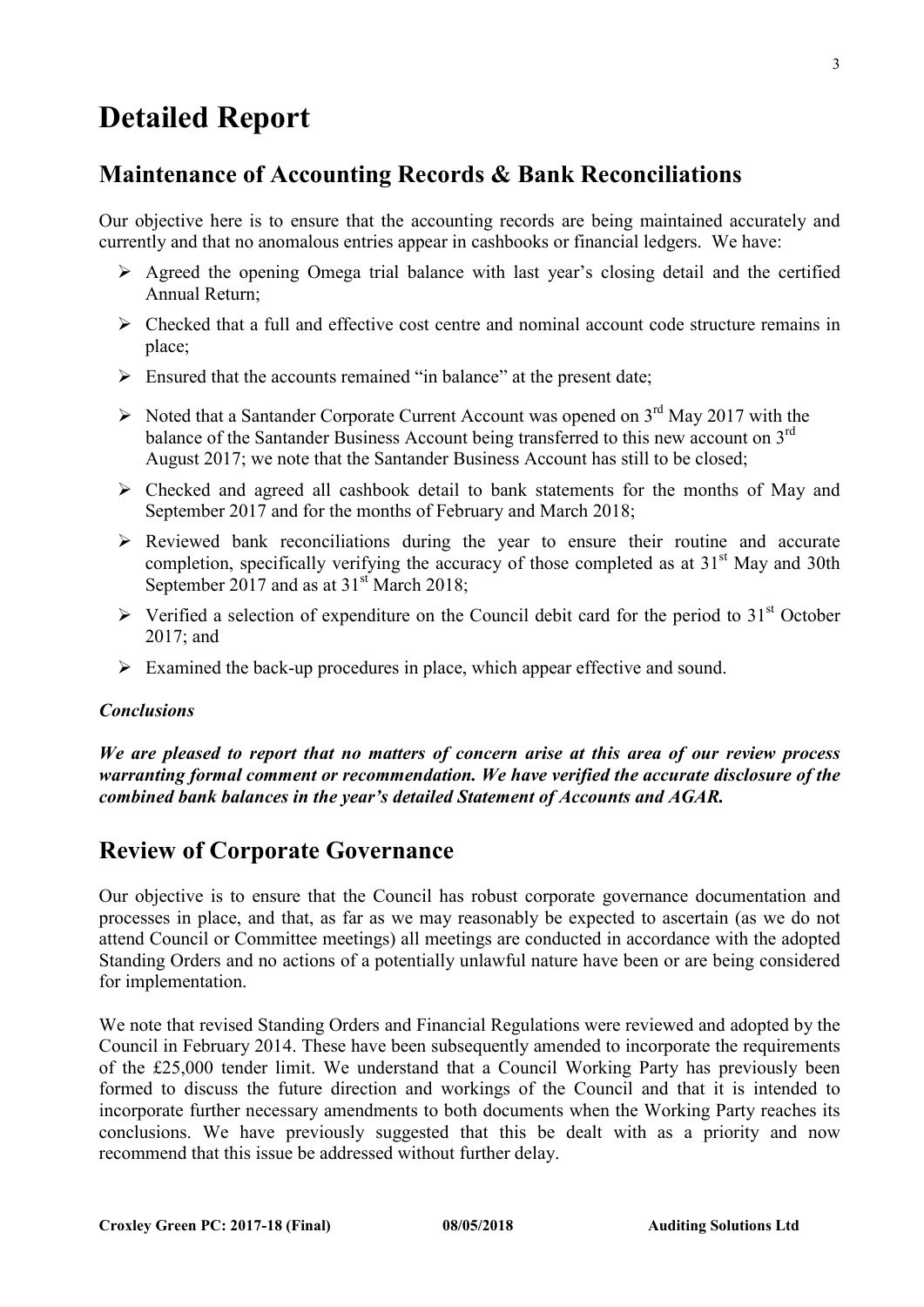We have reviewed the Council's minutes for the current year to identify whether or not any issues exist that may have an adverse effect, through litigation or other causes, on the Council's future financial stability.

#### *Conclusions and Recommendations*

*We are pleased to report that, other than the recommendation that Standing Orders and Financial Regulations be reviewed and re-adopted without further delay, no issues of concern have been identified in this area of our review process warranting formal comment or recommendation.* 

*R1. Standing Orders and Financial Regulations should be reviewed and re-adopted without further delay.*

# **Review of Expenditure**

Our aim here is to ensure that: -

- Council resources are released in accordance with the Council's approved procedures and budgets;
- $\triangleright$  Payments are supported by appropriate documentation, either in the form of an original trade invoice or other appropriate form of document confirming the payment as due and/or an acknowledgement of receipt is obtained, where no other form of invoice is available;
- $\triangleright$  The correct expense codes have been applied to invoices when processed; and
- $\triangleright$  VAT has been appropriately identified and coded to the control account for periodic recovery and that submissions have been returned in a timely manner.

We have commenced testing in this area examining a sample of 40 payments processed to date, each individually in excess of £1,500, plus a more random sample of every twentieth payment, as recorded in the cashbook. Our test sample totals £110,817 and equates to 43% of the value of nonsalary related payments with no issues arising.

We noted at our first visit for the year that the VAT claim for the first six months of the financial year has yet to be completed: we are pleased to report that the VAT claim for the six months to  $30<sup>th</sup>$ September 2017 was submitted to HMR&C on  $18^{th}$  December 2017 and the VAT claim for the six months to  $31<sup>st</sup>$  March 2018 was submitted to HMR&C on  $5<sup>th</sup>$  April 2018. We have checked a random sample of entries in the Purchase Day Book to ensure the correct posting of VAT to the control account for recovery.

We are pleased to note that the Council operates a purchase order system. We have previously noted that both hard copy and electronic records have been kept of purchase orders and, after discussion with the Clerk, consider that the electronic record is sufficient.

#### *Conclusions*

*We are pleased to report that no issues of concern have been identified in this area of our review process warranting formal comment or recommendation; we have verified the accurate disclosure of the year-end VAT debtor in the AGAR.*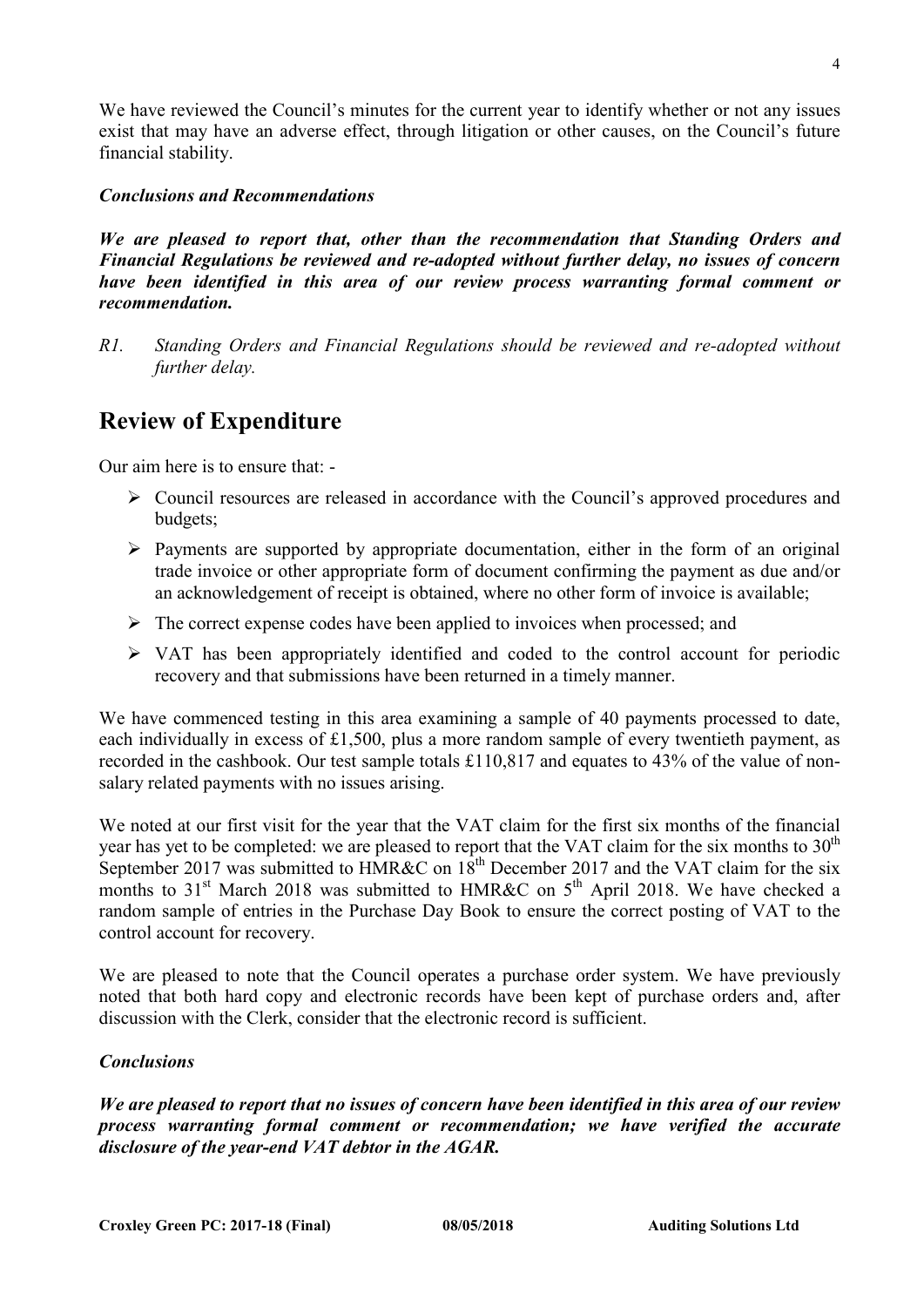### **Assessment and Management of Risk**

Our aim here is to ensure that the Council has put in place appropriate arrangements to identify all potential areas of risk of both a financial and health and safety nature, whilst also ensuring that appropriate arrangements exist to monitor and manage those risks in order to minimise the opportunity for their coming to fruition. We have: -

- $\triangleright$  Examined the Council's approach to risk management; we note that the Risk Assessment Report utilising the LCRS Software has been completed and approved by Council at their meeting on  $28^{th}$  September 2017;
- $\triangleright$  Noted that the Council previously developed a higher level Risk Management Strategy, which was approved by Council at its March 2014 meeting;
- $\triangleright$  Examined the Council's current insurance policy with Zurich Municipal covering the year to  $31<sup>st</sup>$  May 2018 with Public Liability cover being provided at £15m, Employers Liability at £10m and Fidelity Guarantee provided at £500k; we believe this level of cover is appropriate for the Council's present needs; and
- $\triangleright$  Noted that the Council do not own any play areas or playing fields.

#### *Conclusions*

*We are pleased to report that no issues of concern have been identified in this area of our review process warranting formal comment or recommendation*

# **Precept Determination and Budgetary Control**

Our objective here is to ensure that the Council has a robust procedure in place for identifying and approving its future budgetary requirements and level of precept to be drawn down from the District Council: also, that an effective reporting and monitoring process is in place. We also aim to ensure that the Council retains appropriate funds in general and earmarked reserves to finance its ongoing spending plans, whilst retaining appropriate sums to cover any unplanned expenditure that might arise; we have;

- $\triangleright$  Confirmed that the budget and precept deliberations for 2018-19 were completed satisfactorily, with a precept of £302,160 approved at the Council meeting on  $21<sup>st</sup>$ December 2017;
- $\triangleright$  Confirmed that the budget is regularly reviewed with the Finance and Administration Committee and full Council continuing to receive regular budget performance reports throughout the year; and
- $\triangleright$  Reviewed the level of retained funds at the year-end, assessing their adequacy to meet the Council's ongoing revenue spending requirements. As at 31st March 2018, the total Reserve balance stood at £389,993 which included Earmarked Reserves at £220,254. The balance of General Reserves at £169,735 equates to over seven months revenue spending which is above the guideline of between three and six months revenue spending.

We are again pleased to note that members continue to receive regular budget monitoring reports with the level of earmarked reserves also the subject of periodic review.

#### *Conclusions*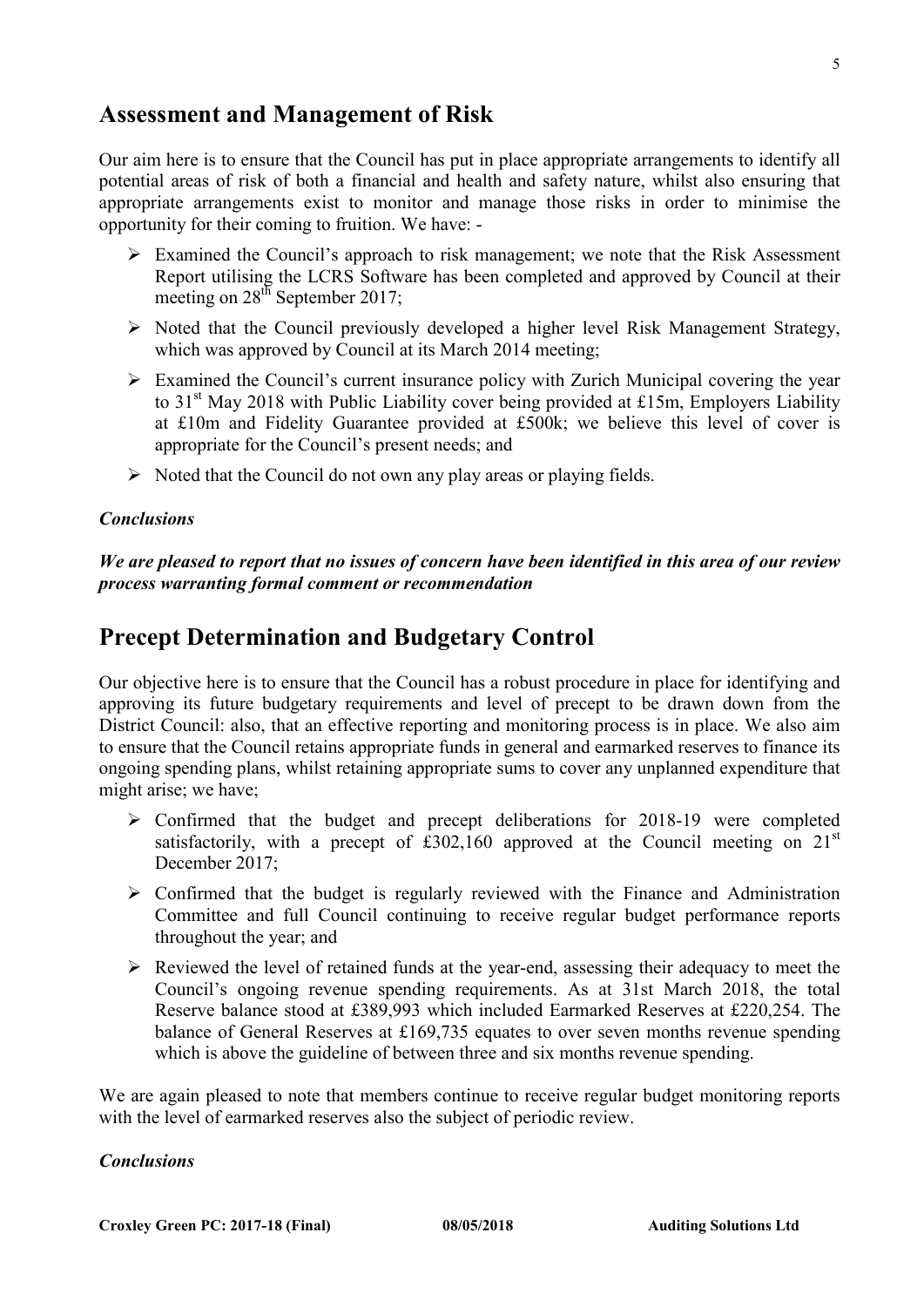# **Review of Income**

Normally, the Council's only sources of non-precept income are currently limited to bank interest and "Parish Pump" advertising, together with income arising from the sale of brown caddy bin bags on behalf of TRDC. Additionally, the Council may receive income in respect of a Dog Show, Croxfest, Wassail, Christmas Market and Fireworks.

We note that, although the "Parish Pump" has been issued in the year under review, it did not include any advertising.

We also understand that the sale of caddy bags ceased in June 2017.

Finally, we understand that income from events such as the Dog Show, Christmas Markets and Fireworks is by way of public donations by those people attending the events; the income from these events is donated to charity

#### *Conclusions*

*We are pleased to report that no issues of concern have been identified in this area warranting formal comment or recommendation.* 

# **Petty Cash Account**

The Council does not operate a formal petty cash account, any "out-of-pocket" expenses incurred by the Clerk or his staff being reclaimed through the normal payment processing system.

# **Salaries and Wages**

In examining the Council's payroll function, we aim to confirm that extant legislation is being appropriately observed as regards adherence to the requirements of HM Revenue and Customs (HMRC) legislation as regards the deduction and payment over of income tax and NI contributions, together with meeting the requirements of the local government pension scheme. We note that preparation of the payroll is outsourced to Numerus with the clerk reviewing and reconciling payroll detail appropriately: we also note that the payroll is subjected to post-payment approval by members. We have:

- $\triangleright$  Verified the accurate payment of staff pay for the month of October 2017 per the payslips to the approved establishment lists of staff;
- $\triangleright$  Checked and agreed the payroll provider computations for income tax, NI contributions and pension contributions for all staff using the HMRC Basic PAYE Tools software;
- $\triangleright$  Verified the application of accurate and appropriate pension percentage contributions in line with the revised requirements;
- $\triangleright$  Checked the resultant net payment to each employee to the payment summary; and
- $\triangleright$  Verified the timely and accurate payment of tax, NI and pension deductions and contributions to the relevant agencies.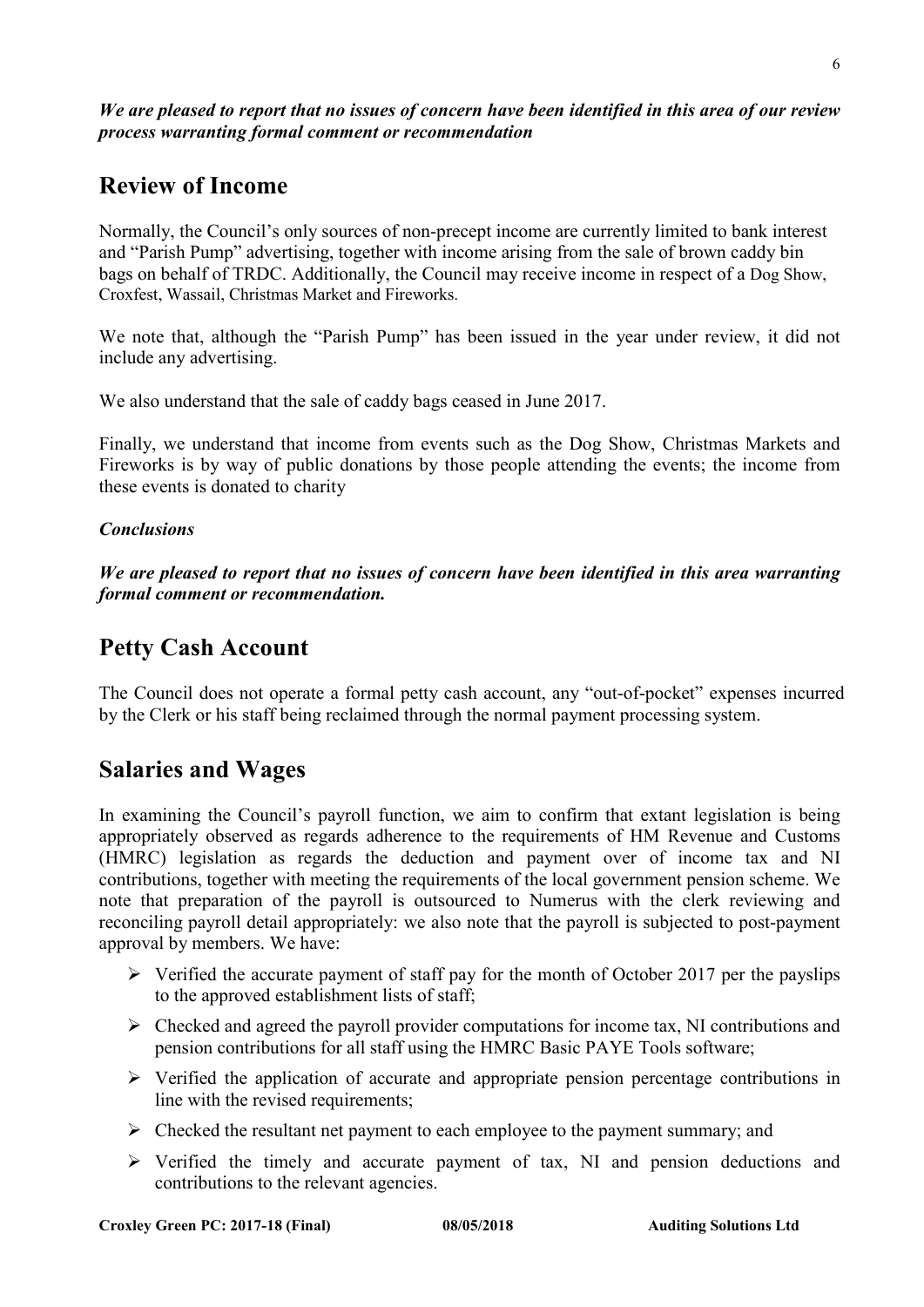We have previously noted that in previous years, the HMRC returns were completed by the company administering the payroll and that the Clerk obtains a monthly report detailing all the deductions and payments made on behalf of the Council. We are concerned to report that these reports have still not been received by the Clerk for the months of July, August and September 2016. We further understand that, despite the Clerk telephoning and e-mailing both Watford Borough Council and Northgate (the payroll providers), the issue has not been resolved.

#### *Conclusions*

#### *We are pleased to report that no issues of concern have been identified in this area warranting formal comment or recommendation.*

# **Asset Register**

The 1996 Accounts and Audit Regulations required all councils to maintain a record of all assets owned.

We are pleased to report that the Clerk maintains a detailed asset register and that the total value of assets as shown on this register agree with the accounts prepared by DCK Beavers Ltd. We are further pleased to note that, in addition to minor additions in respect of Office Equipment, Tools and Equipment and Defibrillators, the purchase of Weston Wood has been reflected in the Asset Register.

We have ensured at our final visit that, in accord with the previously revised Practitioners' guidance in this area, the overall value disclosed in the AGAR is correctly stated, based on original purchase (or appropriate proxy) cost.

#### *Conclusions*

*We are pleased to report that there are no significant issues in this area of our review process warranting formal comment or recommendation.* 

## **Investments and Loans**

The Council holds no funds in long term investments nor does it have any loans either repayable by, or to it*.* 

#### *Conclusions*

*We are pleased to report that, in view of the above, there are no significant issues in this area of our review process warranting formal comment or recommendation.* 

## **Statement of Accounts and AGAR**

The Accounts and Audit Regulations 1996 (as amended periodically) required councils to prepare a formal Statement of Accounts and supplementary Supporting Notes. With effect from March 2011, the AGAR now forms the only statutory Accounts of the Council that are subject to external audit review and certification.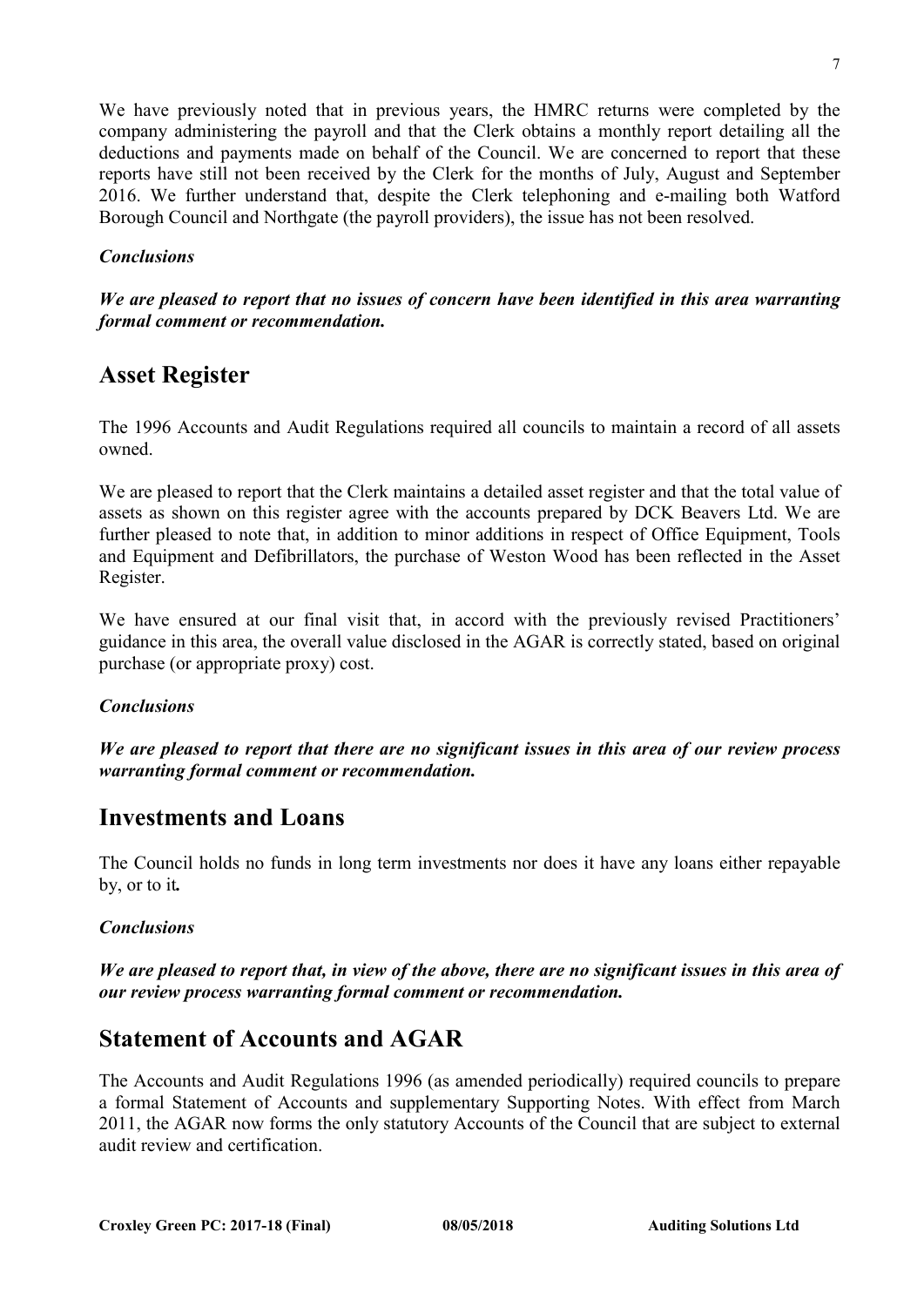We have reviewed and verified the accuracy of detail contained in the above documentation by reference to the closing Trial Balance and other relevant supporting schedules as produced by DCK Beavers Ltd.

We have also examined the year-end procedures applied for identification of closing debtors, creditors, accruals and prepayments, confirming detail of the relevant balances incorporated in the year-end Balance Sheet.

#### *Conclusions*

*We are pleased to report that no issues arise in this area of our review and, on the basis of the work undertaken during the course of our visits to the Council for the year, we have duly "signed off" the Internal Audit Certificate of the Annual Return assigning positive assurances in each relevant category.*